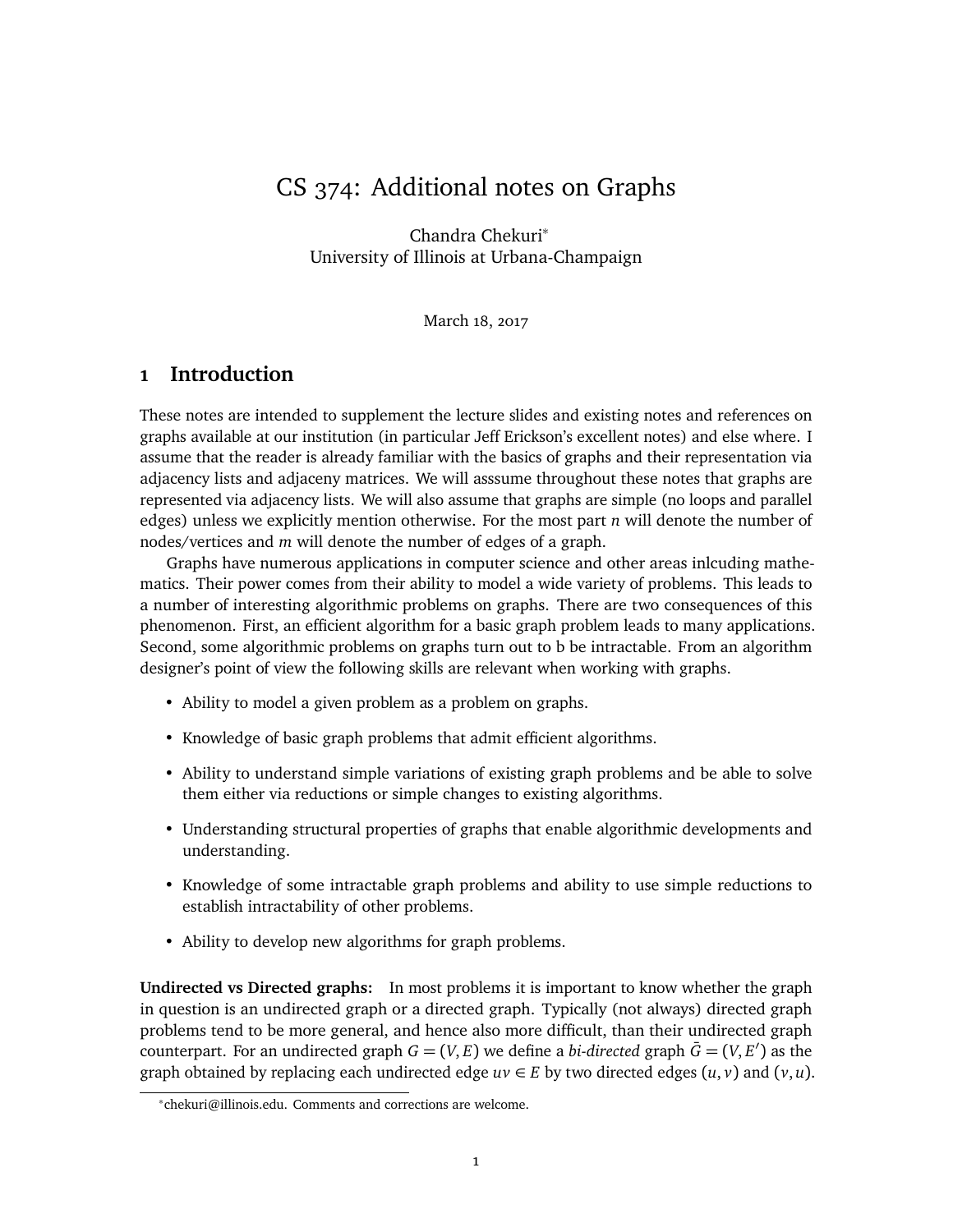**Representation and implementation issues:** Graph algorithms and graph properties go hand in hand. Mathematically a graph  $G = (V, E)$  is represented by a finite set of nodes *V* and a finite set of edges  $E$ . We use terminology such as  $u, v, w$  for nodes and  $e$  for edges in describing algorithms at a high-level or in proofs. One needs to be more careful when working with concrete implementation of algorithms and to figure out the actual running time. It is therefore useful to discuss a concrete representation. In the concrete representation  $V = \{1, 2, ..., n\}$ , that is, vertices are numbered 1 to *n*. We number edges from 1 to *m*. The graph is stored in two arrays. There is an array *E* of size *m* where *E*[ *j*] stores information about edge *j* including its two end points (which are integers from 1 to *n*) and other information such as weight or length depending on the application. We also have an array *Ad j*[1..*n*] where *Ad j*[*i*] has a pointer to the adjacency list of vertex *i*. In the case of undirected graphs we can assume that *Ad j*[*i*] is the list of all neighbors of *i*. In the case of directed graphs we will assume it is the list of all nodes to which *i* has edges to. It is often convenient to assume that *Ad j*[*i*] has a list of edges in the form of their numbers. Using the array *E* and this list we can easily obtain the list of neighbors. See Fig [1.](#page-1-0)



<span id="page-1-0"></span>Figure 1. Representing graphs via an array of edges and array of adjacency lists.

We note that the representation using arrays is convenient for graphs that do not undergo changes (static graphs). Pointer based list structures are more flexibe for for dynamic graph algorithms. We omit further discussion of these more advanced topics.

The representation size of a graph is  $O(m + n)$  words. Note that we are working in the RAM model where we assume the word size in bits is sufficiently large to hold the number *n* 2 (so that edge indices also fit in a word). Technically we are assuming that the word size is  $Ω(log n)$ . When we say that an algorithm runs in linear time for a graph problem we mean that it runs in  $O(n+m)$  time in the RAM model. When we discuss shortest path problems edges have lengths which we assume without loss of generality are integers. We will assume that each edgelength fits in one word, and that the computations during the algorithm do not result in a number that is much larger than the original numbers. Technically we are assuming that the word size is *Ω*(log *B* + log *n*) where *B* is the largest number in the input and that all numbers generated by the algorithm fit in  $O(\log B + \log n)$  bits.

**Definition 1.1.** For a directed graph  $G = (V, E)$  the graph  $G^{rev} = (V, E')$  is the reverse of G which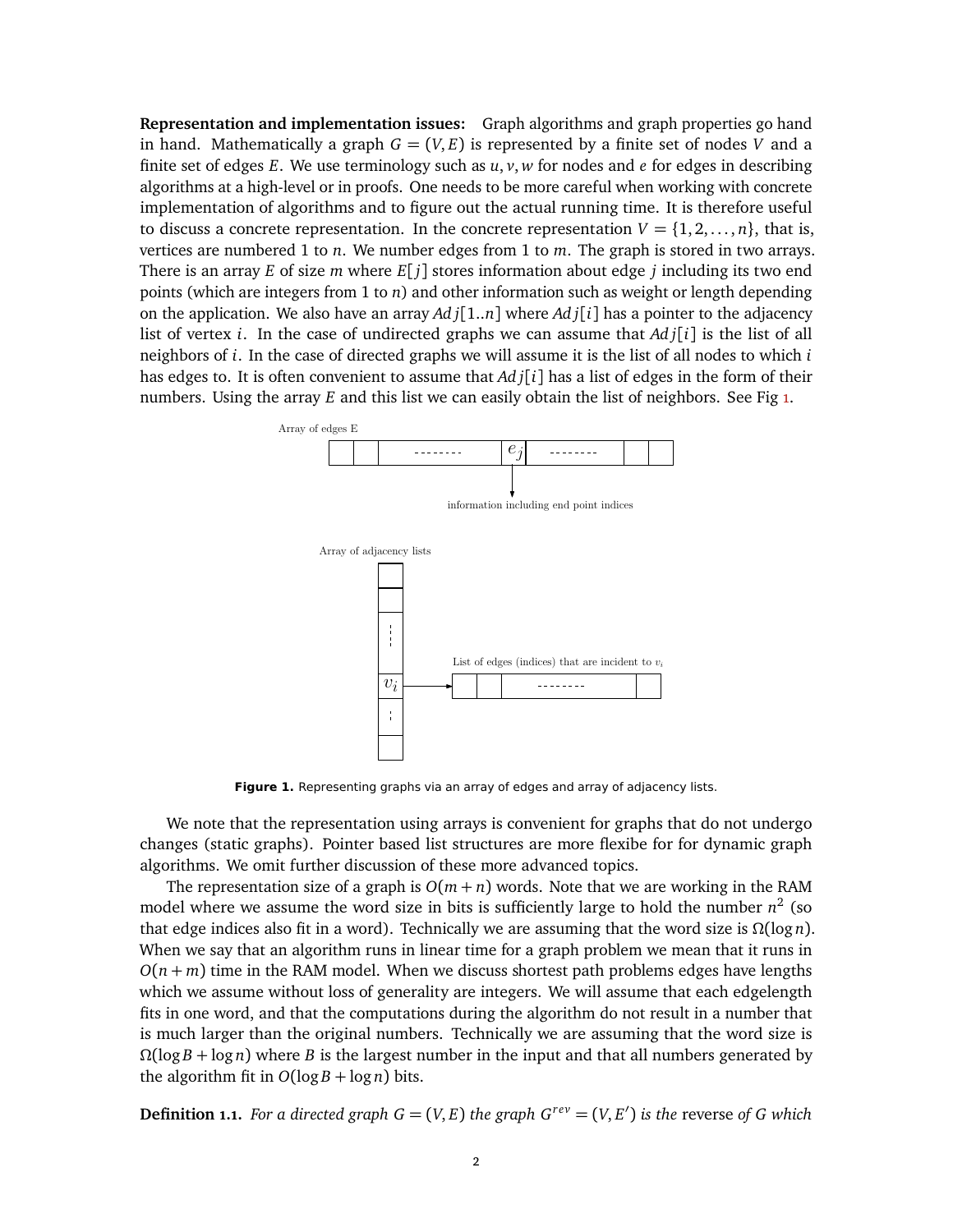*is obtained by reversing the orientation of each edge of G.*

**Question 1.** Given a representation of a directed graph  $G = (V, E)$  describe how to obtain a *representation of*  $G^{rev}$  *in*  $O(m+n)$  *time.* 

### **2 Reachability and Connectivity in Graphs**

The most basic problem in graphs is the reachability problem.

**Problem 1.** *Given a graph*  $G = (V, E)$  *and two distinct nodes s, t is there a a path from s to t?* 

Before we proceed further we observe that in several settings walks are easier to deal with than paths. Recall that a *walk* allows vertices and edges to be repeated while a path does not. A *trail* is a walk where only vertices are allowed to be repeated and not edges. Note that if *W* is an *s*-*t* walk (or a trail) then there is an *s*-*t* path *P* all of whose vertices and edges are contained in *W*.

The preceding problem can be solved in linear time using basic graph traversal techniques including DFS and BFS. We note that the specific traversal method is not important to solve the preceding problem unless you desire more information. In fact the following problem can also be solved in linear time.

**Problem 2.** *Given a graph*  $G = (V, E)$  *and a node s, find all nodes that have a path from s.* 

**Question 2.** Describe a linear time algorithm that given a directed graph  $G = (V, E)$  and a node *s*, *find all nodes that have a path* to *s.*

**Remark 2.1.** *The basic connectivity problems can be solved in undirected graphs and directed graphs by similar graph traversal algorithms but it is important to remember that there are important differences in the structural features and properties that they output.*

It is helpful to recall a basic property of connectivity. Let us define a relation *C* on *V* × *V* where  $ucv$  means that there is a path *from*  $u$  to  $v$ . We note that  $C$  is trasitive in both undirected and directed graphs: for  $u, v, w \in V$ ,  $ucv$  and  $vCw$  implies  $uCw$ .

#### **2.1 Connectivity properties in undirected graphs**

In an undirected graph the connectivity releation *C* is symmetric (*u* has a path to *v* iff *v* has a path to *u*) and reflexive (*uCu* for each *u*) and transitive. This implies that *C* partitions *V* into *connected components*.

**Problem 3.** *Given an undirected graph*  $G = (V, E)$  *compute all the connected components of*  $G$ *.* 

Basic graph traversal algorithms solve the preceding problem in linear time. We also note that the traversal algorithms output a compact certificate of the components in the form of a forest with one spanning tree per component. Using these trees one can answer all the connectivity queries efficiently.

**Question 3.** *How should one store the connected component information in O*(*n*) *space such that given any two node indices i and j one can answer in O*(1) *time whether i and j are in the same connected component?*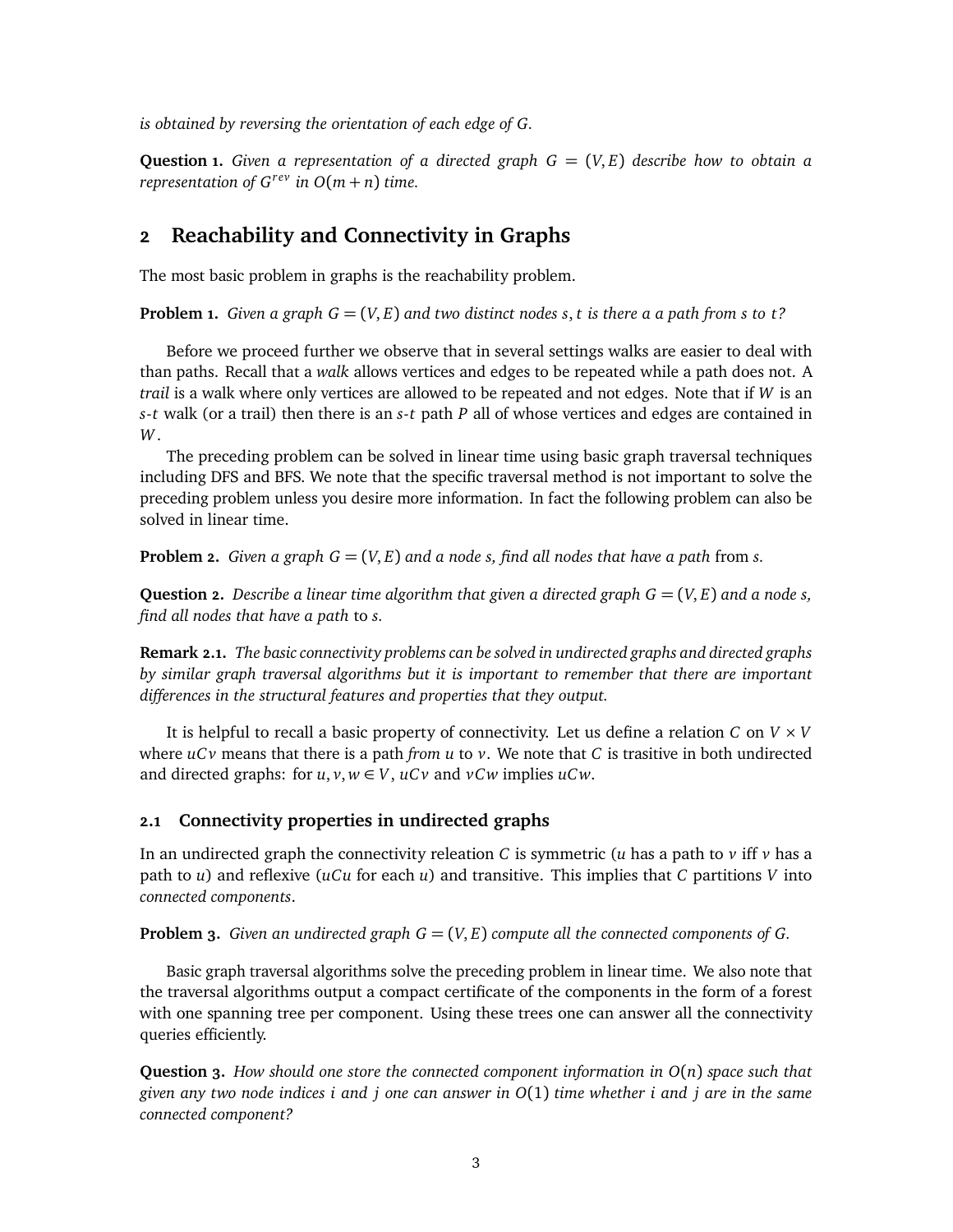**Question 4.** *Suppose you know m, n, and k the number of connected components of a graph but nothing else. Can you tell whether G has a cycle from this information? Can you tell whether G has at least two different cycles?*

**Question 5.** *Given an undirected graph*  $G = (V, E)$  *describe a linear time algorithm that outputs a cycle in G if there is one or correctly reports that there is no cycle in G.*

**Question 6.** *Given an undirected graph*  $G = (V, E)$  *and a node s describe a linear time algorithm that outputs a cycle in G that contains s if there is one, or correctly reports that there is no such cycle.*

#### **2.2 Connectivity properties in directed graphs**

Note that connectivity in directed graphs is asymmetric. *uC v* does not imply that *vCu*. Standard traversal algorithms allow us to find all the nodes reachable from a given node *u* in linear time. They produce a certificate in the form of a directed out-tree rooted at *u*. Using the reverse of the graph one can also compute the set of nodes that can reach a given node *u*.

When thinking about directed graphs a useful notion is that of *strong connectivity* which is a symmetric notion and is defined as follows: *u* is strongly-connected to *v* iff *u* can reach *v* and *v* can reach *u*. Strong connectivity induces an equivalence relation in directed graphs. Strong connected components are the equivalence classes of this relation. Note that each component needs to be *maximal*.

As we saw in lecture, given a directed graph *G* we can associate a new graph *G SCC* called the meta-graph or the strong-connected component graph where the nodes of  $G^{SCC}$  are the strong connected components of *G* and we add edges between two components *S<sup>i</sup>* and *S<sup>j</sup>* if there is some  $u \in S_i$  and  $v \in S_j$  such that  $(u, v)$  is an edge in *G*. We observed that  $G^{SCC}$  is a directed acyclic graph (DAG for short). Note that if *G* is a DAG then *G SCC* is *G* itself since each node of a DAG is a strong connected component. Thus DAGs cannot be simplified using this operation.

A simpe and useful property of DAGs is that they have a source (a node without incoming edges) and a sink (a node without outgoing edges).

DAGs have numerous applications because they model various situations in theory and practice. For instance, as we will see later, every recursive program on a given instances generates a DAG and this plays an important role in dynamic programming. Also, DAGs model partial orders.

A *topological sort* of a graph  $G = (V, E)$  is an ordering or a permutation  $\sigma$  of the vertices  $\{1, 2, \ldots, n\}$  (hence the ordering is  $\sigma(1), \sigma(2), \ldots, \sigma(n)$ ) such that all the edges respect the ordering: that is, there is no edge (*σ*(*i*),*σ*(*j*)) in *G* where *i > j*.

We saw the following.

**Lemma 2.2.** *G admits a topological sort iff G is a DAG.*

Moreover we also discusssed two linear time algorithms for the following.

**Problem 4.** *Given a directed graph G decide if it is a DAG and if it is, output a topological sort.*

One is based on peeling off sources one at a time and the other is based on DFS. To make sure you understand the algorithms try the following question.

**Question 7.** *Describe a linar time algorithm that given a directed graph G outputs a cycle if it has one.*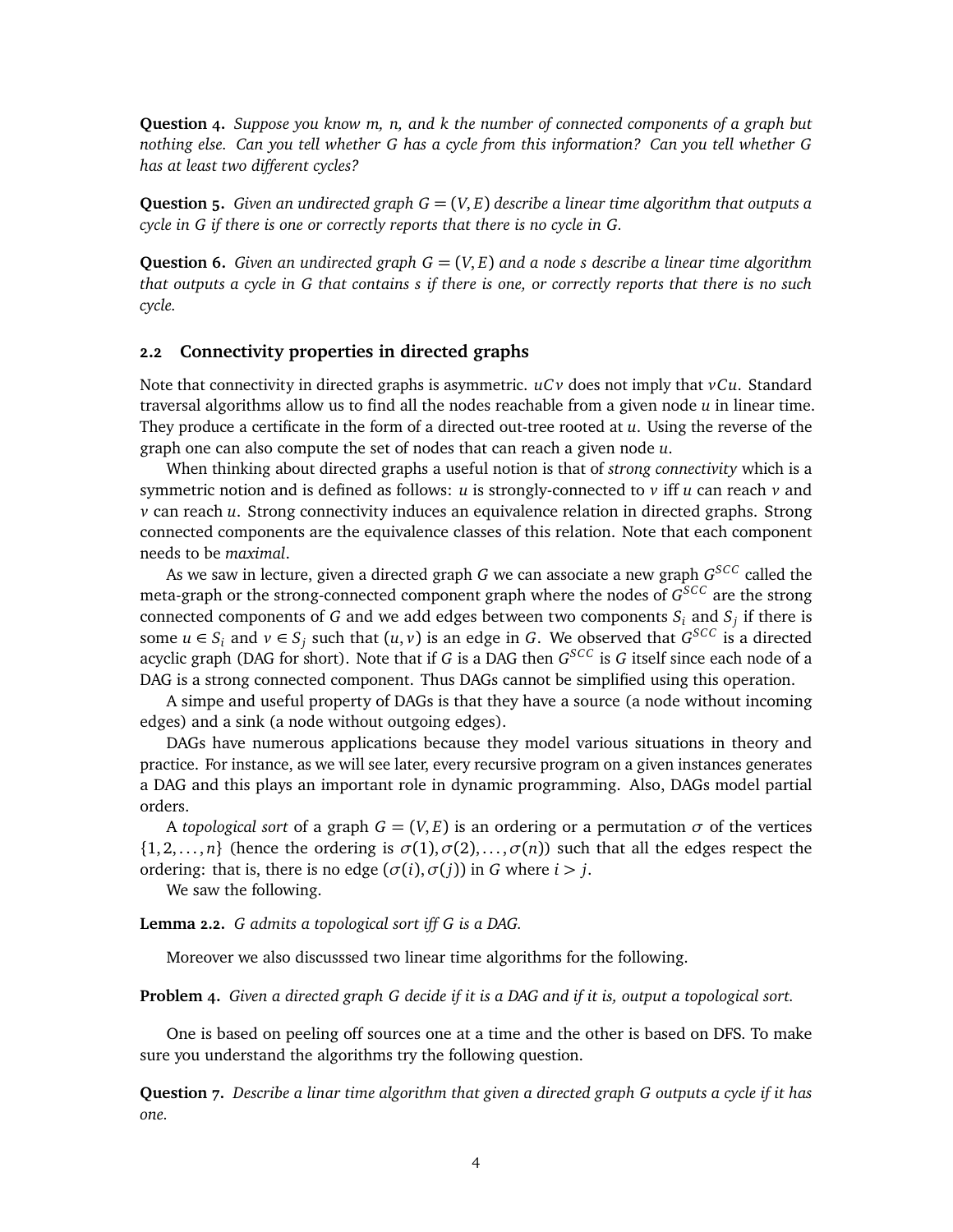**Question 8.** *Given an directed graph G* = (*V*, *E*) *and a node s describe a linear time algorithm that outputs a cycle in G that contains s if there is one, or correctly reports that there is no such cycle.*

The following algorithmic problems can be solved in linear time by simply using the basic reachability algorithm. We discussed these in lecture.

- Given a directed graph *G* and a node *u* find the strongly connected component containing *u*.
- Given a directed graph *G* check if it is strongly connected.

A non-trivial problem is the following.

**Problem 5.** *Given a directed graph G compute all its strongly connected components and create G SCC .*

We sketched in lecture a simple but very clever DFS based algorithm for the preceding problem.

#### **2.3 DFS and BFS**

DFS and BFS are two well-known graph traversal algorithms. Both are variants of a basic graph exploration strategy but have very different properties that can be expointed in algorithms. Exploiting DFS and BFS properties is more tricky than simply using black box graph traversal. For this reason it is useful to first think about the problem you need to solve and understand the desired properties, and then think about which graph traversal method may be most appropriate. For many applications using black box results is sufficient. For instance, you can simply use the fact that *G SCC* can be obtained from *G* in linear time without specifically knowing or relying on the fact that it is based on DFS. Similarly, if you need shortest paths in an unweighted graph you can simply assume that BFS gives them to you rather than exploiting the actual details of BFS. Having said this, it is sometimes useful to know properties of the search tree that DFS and BFS generate.

DFS search generates pre and post-visit numbers that have some useful applications. DFS is helpful in exposing certain structural properties of graphs related to connectivity. In undirected graphs the search tree has the property that every non-tree edge connects two nodes in which one of the nodes is an ancestor of another. In other words there are no cross edges. This property is useful in finding cut edges and cut vertices of an undirected graph in linear time. In directed graphs the pricture is a bit more complex but, as we saw in lecture, we can exploit its properties to decide if a given graph is a DAG or not, and to find *G SCC* from *G*.

**Question 9.** *Given an undirected graph G, suppose T is the search tree produced by DFS*(*u*)*. How can you tell if there is a cycle containing u? Same if G is directed.*

BFS helps find shortest paths in undirected graphs. BFS explores the vertices of the graph in increasing order of distance from the given start vertex *s*. We made this explicit by considering the layers version of the algorithm. Let  $L_i$  be the set of vertices at distance exactly  $i$  from  $s$  with  $L_0 = \{s\}$ . These layers have nice properties and so does the BFS tree. We saw that in undirected graphs there cannot be an edge whose end points *u* and *v* belong to layers  $L_i$  and  $L_j$  where  $|i-j|$  > 1. In directed graphs the situation is as follows. If  $(u, v)$  is an edge and  $u ∈ L_i$  and  $v ∈ L_j$ then  $j - i \leq 1$ . Note that *j* can be much smaller than *i*.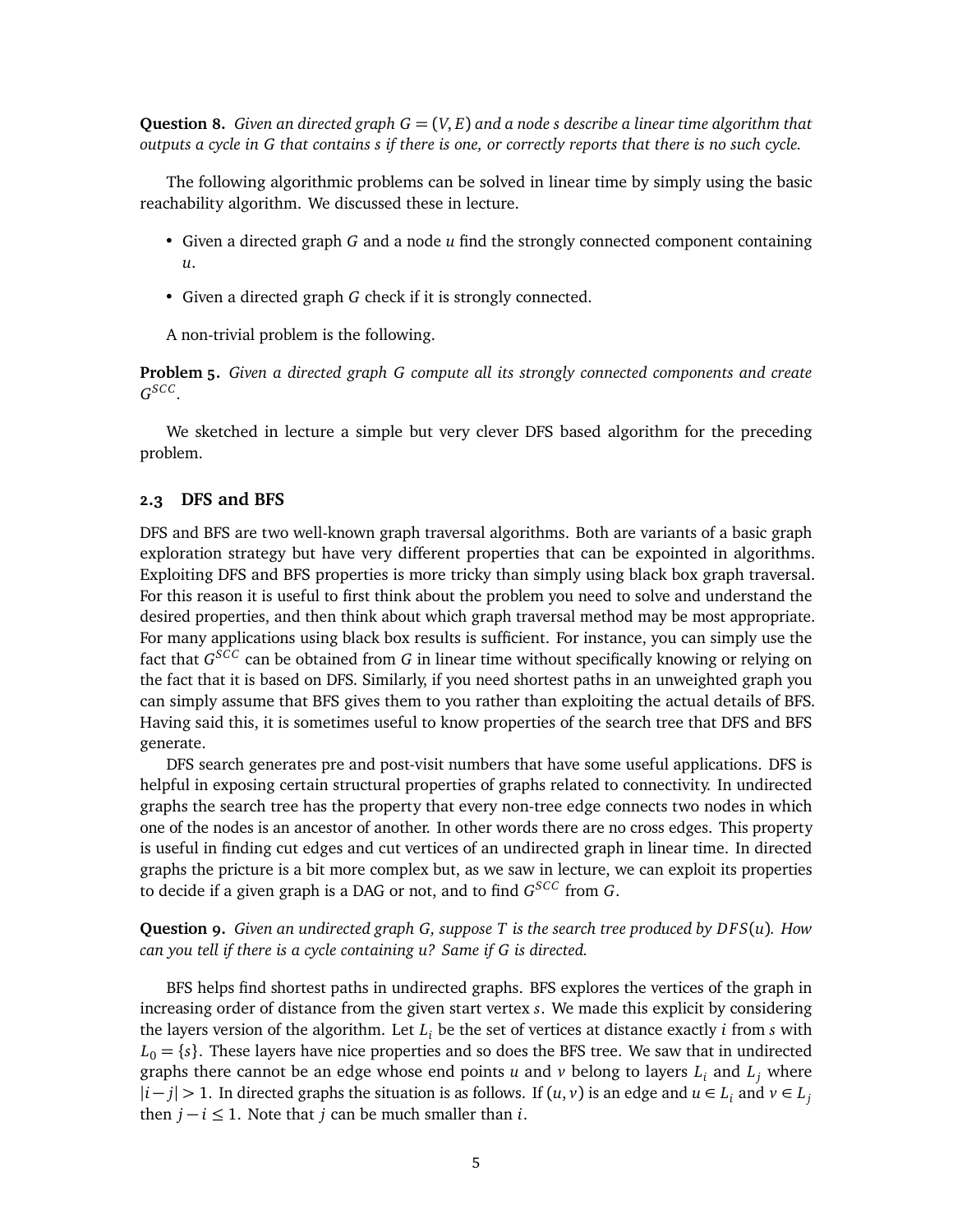**Question 10.** *Let G be an undirected connected graph. Let T be a BFS tree rooted at s. Show that if there is an edge uv with both u and v in the same layer L<sup>i</sup> (note that such an edge is not in T) then G has an odd-length cycle.*

**Question 11.** *Suppose G is an undirected graph and it contains an odd length cycle C. Then prove that in any BFS tree T there will be some edge uv of C such that u and v are in the same layer.*

One can use the preceding two claims to obtain a linear-time algorithm to check whether a graph *G* has an odd-length cycle. As a corollary, you can also and prove that *G* is a bipartite graph iff *G* has no odd length cycle. A graph is bipartite iff one can partition *V* into *A* and *B* such that all edges are between *A* and *B*. It is easy to see that if *G* is bipratite then it has no odd length cycle. The converse is harder to see but the preceding questions allow you to prove it.

Here is an interesting problem that is not so easy but gives you some idea of how undirected graphs and directed graphs can be different.

**Question 12.** *Suppose G is a simple connected undirected graph and let the maximum distance from a given node s be d. Prove that there is a node with degree at most* 6*n/d. In particular if*  $d = \Omega(n)$  *then there is a node of constant degree. Alternatively, if all degrees are large then the diameter of the graph cannot be too large.*

In contrast to the above the following can be shown.

**Question 13.** *Describe a directed graph G with diameter Ω*(*n*) *and such that the in-degree and the out-degree of each node is Ω*(*n*)*. In other words the graph can be very dense and the diameter can still be almost as large as it can be.*

### **3 Graph Reductions: Modeling, Tricks, Proofs**

This section is a small guide to solving problems on graphs using the basic algorithmic techniques of reachability, connectivity, topological sort etc. We illustrate a few tricks that are helpful. We list them here first and then give examples.

- Modeling problems via graphs. See examples of puzzles and games in Jeff's notes and exercises.
- Given a graph  $G = (V, E)$  we can add a new node *s* and connect it to a subset  $A \subset V$  of nodes. Reachability from *s* in the new graph allows us to compute reachability from *A* in *G*. Some time one needs to be careful with undirected graphs when using edge lengths. It is safer to use directed edges.
- Given a graph *G* we can work with *G rev* .
- Use the meta-graph  $G^{SCC}$  to reduce a problem on a general directed graph to answering a similar or the same question on DAGs. DAGs are simpler and one can exploit the topological sort property.
- Given a graph we can create many copies of the vertices and choose appropriate edges between them to simulate various constraints. This idea of "layering" is related to the product construction for DFAs and is quite powerful. We will see some examples.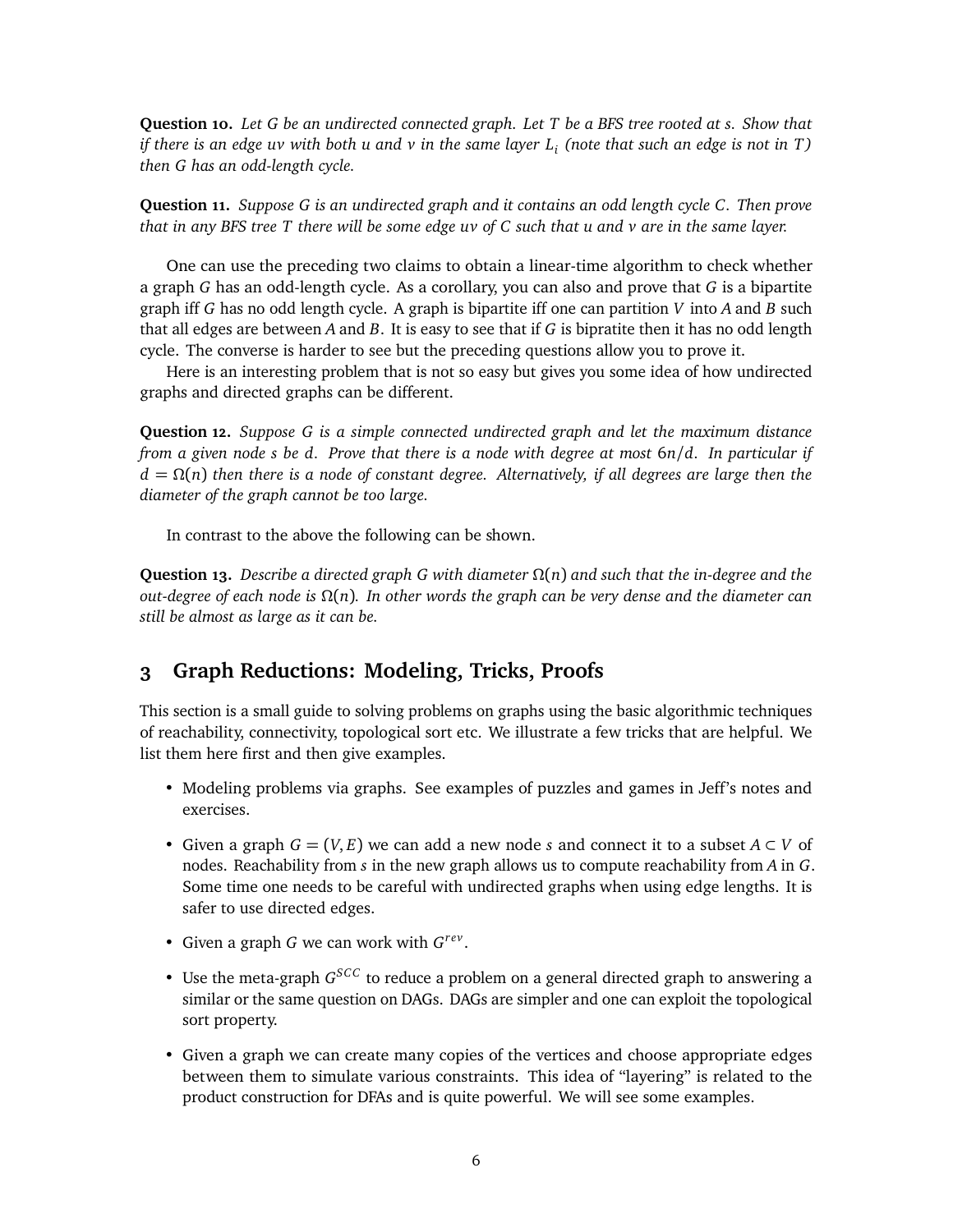• DAGs model dependencies that have no cycles and are closely related to recursion and dynamic programming. This allows one to solve some problems via shortest path computations in DAGs bypassing the recursive approach. On the other side, several problems on DAGs can be solved via dynamic programming which can then be extended to general directed graphs via the reduction from *G* to *G SCC* .

#### **3.1 Modeling**

Graphs can model several scenarios. A very high-level modeling approach is the following. Suppose we have a discrete system that evolves according some rules. We can model the *states/configurations* of the system via the nodes of a graph and add edges to model the *evolution* of the system. Reachability computation on this graph can be used to study whether one can reach a particular final state/configuration from some initial state/configuration. Many puzzles and games can be modeled this way including examples we saw in the lab and lectures.

We now consider some examples from material we saw earlier on DFAs. A DFA can be modeled as a graph where the states are the nodes and the transitions are the edges. Note that DFAs can have self-loops. Since we normally do not work with loops in our graphs, we need to handle them based on the problem at hand.

Reduce the following to a graph reachability problem.

**Question 14.** *Given a DFA*  $M = (Q, \Sigma, \delta, s, F)$  *describe an algorithm to check if*  $L(M) = \emptyset$ *. What about checking whether*  $L(M) = \Sigma^*$ ?

**Question 15.** *Given two DFAs*  $M_1 = (Q_1, \Sigma, \delta_1, s_1, F_1)$  *and*  $M_1 = (Q_2, \Sigma, \delta_2, s_2, F_2)$  *describe an algorithm to check if*  $L(M_1) \cap L(M_2) = \emptyset$ .

A more interesting question is the following.

**Question 16.** *Given a DFA*  $M = (Q, \Sigma, \delta, s, F)$  *describe an algorithm to check if*  $L(M)$  *is infinite.* 

We give a hint. *L*(*M*) is infinite iff the graph representing the DFA has a cycle (which could be simply a node with a self-loop) that is reachable from the start state and such that it reaches a final state. You need some care to handle the self-loops. A cleanly stated problem related to the preceding problem is the following.

**Question 17.** *Describe an efficient algorithm for the following problem: given directed graph G* =  $(V, E)$ , two distinct nodes *s*, *t* and a subset  $R \subseteq V$  of red nodes, is there a walk from *s* to *t* that *contains a node from R?*

#### **3.2 Reachability from a set of nodes**

A common problem that arises in applications is the following simple generalization of the basic *s*-*t* reachability problem.

<span id="page-6-0"></span>**Problem 6.** *Given a graph*  $G = (V, E)$  *and two disjoint sets of nodes*  $A, B \subset V$ *, is there a path from some node in A to some node in B?*

To solve the preceding problem we add a new source node *s* and connect it to all the nodes in *A* with an edge (in the case of directed graphs the edge is directed from *s* to the nodes in *A*). We add a sink node *t* that has edges from each of the nodes in *B*. We then check whether *s* can reach *t* in the new graph *G'*.

A related problem is the following. How do you solve it?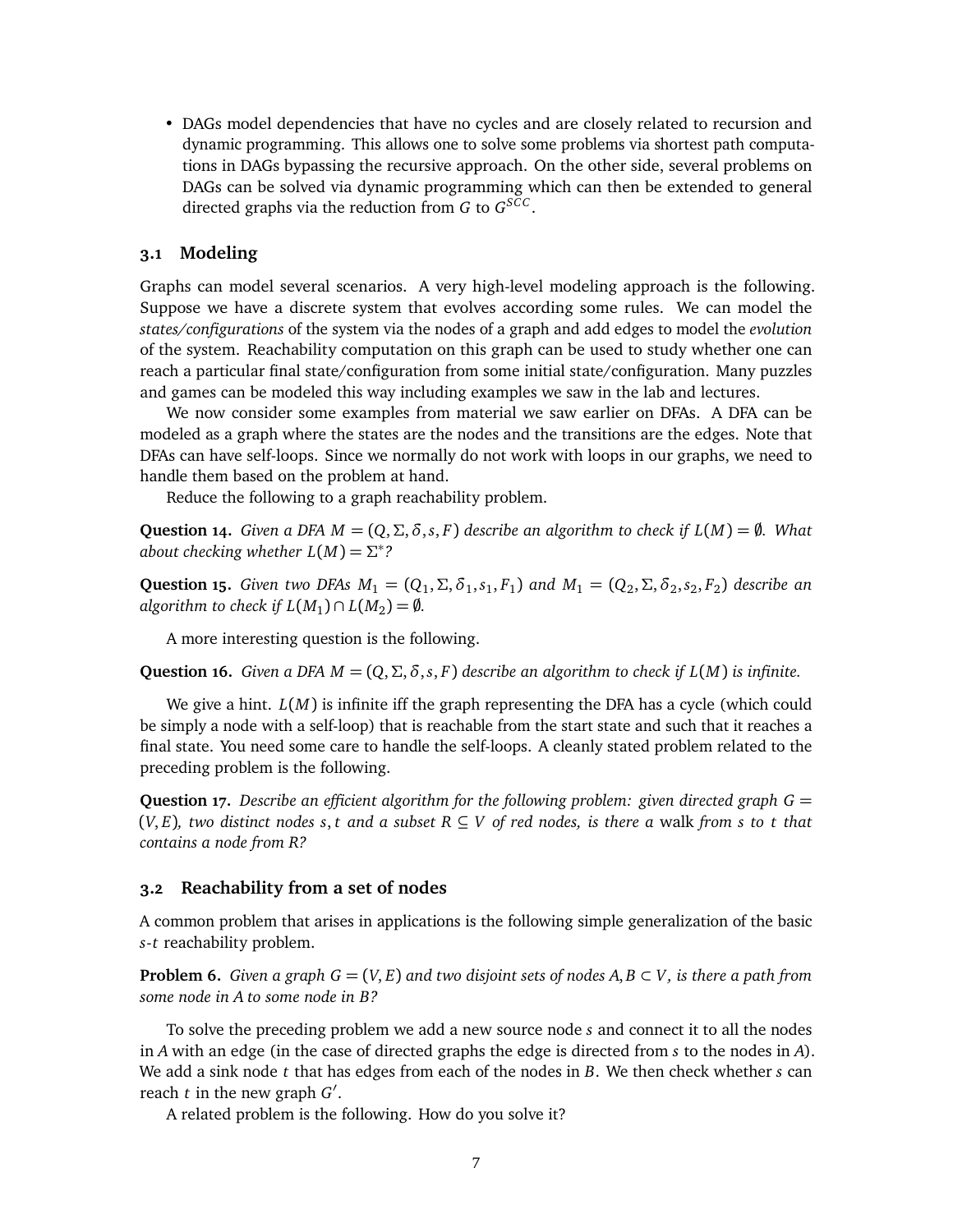**Problem 7.** *Given a graph*  $G = (V, E)$  *and two disjoint sets of nodes*  $A, B \subset V$ *, is there a path for each node of B from some node in A?*

The preceding set-reachability problems arise indirectly or directly in other problems.

#### **3.3 Reducing problem to DAGs**

Recall that given a directed graph *G* one can compute *G SCC* in linear time. Some interesting problems can be solved on a directed graph by first solving it on a DAG and then lifting the solution to a general graphs by reducing it to the DAG case. We saw some problems in the lab.

Here is another such problem.

**Question 18.** *Given a directed graph*  $G = (V, E)$  *we say that a node u is good if u can reach every node in V. Describe a linear time algorithm to check if there is a good node in G.*

How do you solve the preceding problem in a DAG? Via a topological sort of course! Or by using properties of sources and sinks.

#### **3.4 Product construction and layering**

A powerful technique in graph algoritms is "product construction". We have already seen the notion of product construction in the context of DFAs where we were able to create a single DFA that simulates the behavior of two (or more) DFAs. A closely relate technique is that of creating multiple copies of a graph (or its vertex sets) which we call layers and connect them via some edges in an appropriate fashion to enforce some constraints.

We make this concrete in the context of some example problems. For the sake of brevity we give somewhat sketchy arguments which can be formalized with some additional effort.

Consider the following problem.

**Problem 8.** *Suppose*  $G = (V, E)$  *is a directed graph where E is partitioned into red edges R and blue edges B. Is there an s-t path that where the edges in the path change color only once?*

Note that a desired path has a sequence of red edges followed by a sequence of blue edges or the other way around. This can be solved in linear time using first principles as follows. First let us check if there is an *s*-*t* path with red edges followed by blue edges. The other case is similar. We compute all nodes reachable from *s* via only red edges by removing all the blud edges. Let us call this set *A*. Similarly we can compute all the nodes *B* that can reach *t* using only blue edges. Call this set *B*. If  $A \cap B$  is non-empty the answer is yes, otherwise no.

Here is an alternative algorithm. Create a new graph  $G' = (V', E')$  as follows.  $V' = V_1 \cup V_2$ where *V*<sub>1</sub> = {(*v*, 1) | *v* ∈ *V*} and *V*<sub>2</sub> = {(*v*, 2) | *v* ∈ *V*} are two copies of *V*. *E*<sup>'</sup> = *E*<sub>1</sub>∪ *E*<sub>2</sub>∪ *E*<sub>3</sub> where  $E_1 = \{((u, 1), (v, 1)) | (u, v) \in R\}$  and  $E_2 = \{((u, 2), (v, 2)) | (u, v) \in B\}$  and  $E_3 = \{((u, 1), (u, 2)) | (u, v) \in B\}$ *u* ∈ *V*}. Thus (*V*<sub>1</sub>, *E*<sub>1</sub>) is is a copy of *G* with only red edges and (*V*<sub>2</sub>, *E*<sub>2</sub>) is a copy of *G* with only blue edges and the edges in *E*<sup>3</sup> connect the first copy of a vertex *u* to its second copy.

**Claim 1.** *There is path from* (*s*, 1) *to* (*t*, 2) *in G* 0 *iff there is an s-t path P in G where the edges in P change color at most once from red to blue.*

<span id="page-7-0"></span>Thus, we have reduced the problem to a standard reachability problem in a new graph. Next we consider another problem using a similar approach.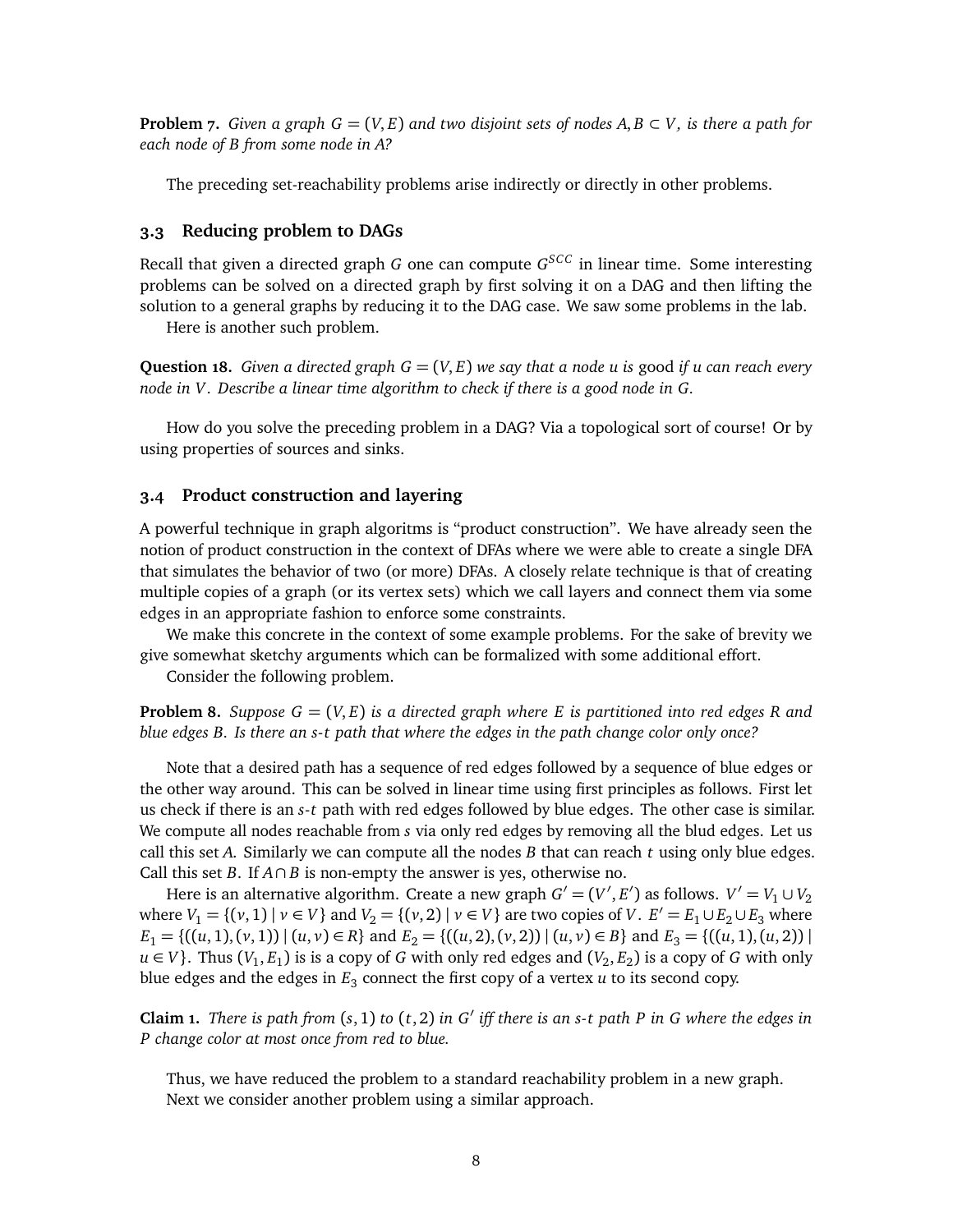**Problem 9.** *Given a directed graph G* = (*V*, *E*) *and two nodes s*, *t and an integer k, is there a walk from s to t with at most k edges?*

Of course one can solve the above problem by computing a shortest path from *s* to *t* using BFS and checking if its length is at most *k*. Here we will use another method which is not as efficient but illustrates a technique that will be useful in other contexts.

Given  $G = (V, E)$  we create a new graph  $G' = (V', E')$  with  $k + 1$  layers of vertices where *V*<sup>*i*</sup> = {(*v*, *i*) | *v* ∈ *V*} is a copy of *V* in layer *i*. Formally,  $V' = V \times \{0, 1, 2, ..., k\}$ . We add the following edges: if  $(u, v)$  is an edge in G then we add for each  $0 \le i \le k$  the edge  $((u, i), (v, i+1))$ . In other words we connect the copy of *u* in layer *i* to the copy of *v* in layer  $i + 1$  iff  $(u, v)$  is an edge of *G*. More formally  $E' = \{((u, i), (v, i + 1)) | (u, v) \in E, 0 \le i < k\}.$ 

**Claim 2.** *There is an s-t walk in G with exactly k edges iff there is a path from*  $(s, 0)$  to  $(t, k)$  *in G* 0 *. There is an s-t walk in G with* at most *k edges iff there is a path in G* 0 *from* (*s*, 0) *to a vertex in the set*  $T = \{(t, i) | 1 \le i \le k\}.$ 

The preceding claim reduced our original shortest path problem to a reachability problem in a simple way. We already remarked that the resulting algorithm is not as efficient as BFS, and hence it may appear that we have not gained much. However, we will see that the idea of layering has several powerful applications. Answer the following questions using the idea of layering.

**Question 19.** *Let G* = (*V*, *E*) *be a directed graph whose edge set is partitioned into red edges R and blue edges B. Describe an efficient algorithm to check if there is an s-t walk in G in which the edges alternate in color.*

A related question is the following.

**Question 20.** *Let*  $G = (V, E)$  *be a directed graph and some of the edges are red and some of the edges are blue (R* ⊂ *E represents the red edges and B* ⊂ *E represents blue edges). Describe an efficient algorithm to check if there is an s-t walk in G where in each prefix of the walk the difference between the number of red and blue edges is at most* 1*.*

#### **3.5 Proving correctness of graph algorithms and reductions**

As we have seen already a number of interesting problems on graphs can be reduced to solving one or more problems that have been previously solved such as rechability, computing connected components, topological sort etc. The basic technique that we rely on here is the notion of *reducing* one problem to another.

Formally a reduction from a problem  $\mathcal A$  to a problem  $\mathcal B$  is a mapping f that takes an instance *I* of  $\mathcal A$  and produces an instance *I'* of  $\mathcal B$ . The idea is then to use an algorithm for  $\mathcal B$  on *I'* and use the solution to obtain a solution for  $I$ . Thus, the algorithm for  $\mathscr A$  consists of three steps:

- On input *I* to  $\mathcal{A}$ , use the mapping function *f* to generate *I'*, an instance of  $\mathcal{B}$ .
- Run the algortim for  $\mathcal{B}$  on  $I'$  to produced a solution  $S'$  for  $I'$ .
- Convert solution  $S'$  for  $I'$  into a solution  $S$  for  $I$  using a mapping  $f'$ .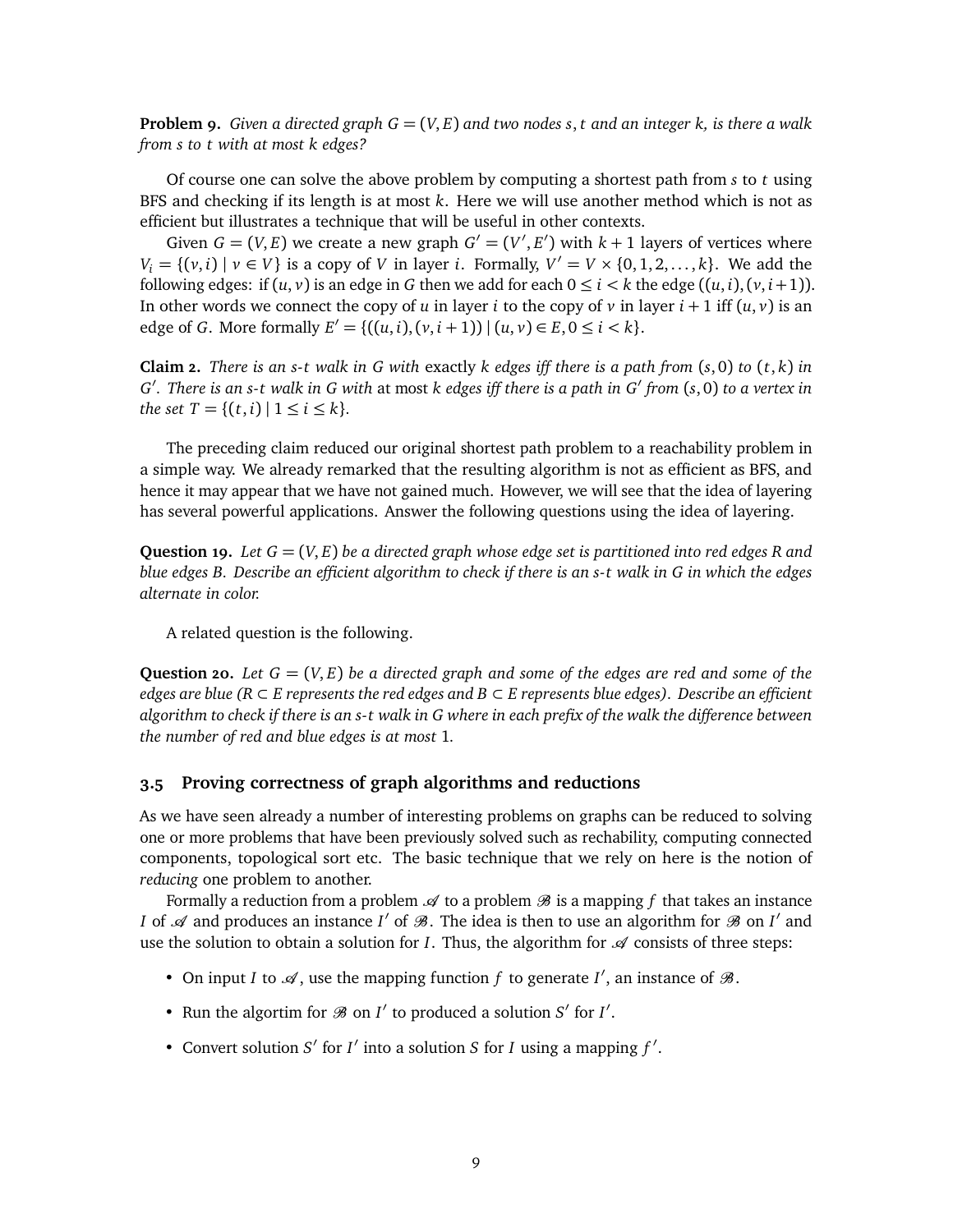A simpler setting is obtained if restrict attention to *decision* problems where the answer is yes or no. In this case the main step is the transformation *f* . Most reductions for decision problems fall into the simple category where the the answer to *I* is yes if the answer to *I'* is yes and the answer to *I* is no if the answer to *I'* is no. Thus, we only need to prove that the reduction  $f$  is correct. It boils down to showing that  $f(I)$  has a yes answer iff *I* has a yes answer. We need to prove two directions.

We illustrate this with a simple example of a problem we have already seen, namely Problem [6.](#page-6-0) Given directed graph  $G = (V, E)$  and two disjoint node subsets  $A, B \subset V$  we need to check whether there is a path from some node in *A* to some node in *B*. To solve this we created a new graph  $G' = (V \cup \{s, t\}, E')$  by adding two new nodes *s*, *t* and some edges as follows.  $E' = E \cup \{(s, u) \mid u \in A\} \cup \{(v, t) \mid v \in B\}$ . We then solve the *s*-*t* rechability problem in *G*<sup>'</sup> and return its answer. Note that we have a decision problem. To prove correctness of this reduction we need to show that there is a path from *A* to *B* in *G* iff there is a path from *s* to *t* in *G* 0 . Note that the iff means that we have to consider the two directions separately.

We do the if direction first. Suppose there is a path *P* from *A* to *B*. By this we meant that there is some  $u \in A$  and some  $v \in B$  and a path  $P = u = a_1, a_2, \ldots, a_k = v$  that connects *u* to *v* in *G*. By construction of *G*<sup> $\prime$ </sup> the edges (*s*, *u*) and (*v*, *t*) are in *G*<sup> $\prime$ </sup> along with all the edges of *G*. Hence the path  $P' = s$ ,  $u = a_1, a_2, ..., a_k = v$ , *t* is path in *G*<sup> $\prime$ </sup> that connects *s* to *t* in *G*<sup> $\prime$ </sup>.

For the only if direction, suppose there is a path *Q* from *s* to *t* in *G* 0 . By construction of *G*<sup> $′$ </sup>, the first edge of *Q* must be (*s*, *u*) for some *u* ∈ *A* since the only edges leaving *s* are to *A*. Similarly the last edge of *Q* is  $(v, t)$  for some  $v \in B$ . Thus *Q* is of the form  $s, u, a_1, a_2, \ldots, a_k, v, t$ where  $a_1, a_2, \ldots, a_k \in V$  since *s* has no incoming edges and *t* has no outgoing edges. Therefore,  $u, a_1, a_2, \ldots, a_k, v$  is a path in *G* which implies that there is a path from *A* to *B* in *G*.

The preceding proof may appear to be "obvious" and in a sense it is. On the other hand there will be more complicated problems where checking *both* directions is *very important* to avoid incorrect reductions or algorithms. It is also worth mentioning that modifying existing algorithms such as DFS, BFS or Dijkstra in complicated ways often makes it hard to prove correctness. Even if one wants to do that, it may be worthwhile to understand what the modification is accomplishing, and rewrite the algorithm via a reduction to an existing problem.

## **4 Shortest Paths and Related Problems**

In the shortest path problem we are given a graph  $G = (V, E)$  and each edge  $e \in E$  has a *length*  $\ell(e)$ . The goal is to find paths where the objective is to *minimize* the length of the path. There are two high-level problems of interest.

- Single-source shortest path problem: here we are given a node *s* and we want to find the shortest path length from *s* to all the nodes of *G*. In particular we may be interested in only one destination node *t*.
- All-pairs shortest path problem: we want to find the shrotest path length for each pair  $(u, v)$  of nodes.

There is a big distinction between the case when edge lengths are non-negative and when the edge-lengths can be negative. For the most part we will focus on edge-lengths being non-negative. In fact it turns out to be helpful to consider shortest walks instead of shortest paths. Note that when edge lengths are non-negative a shortest walk can be assumed to be a shortest path without loss of generality (why?). However, it is not true when edge lengths are negative (why?).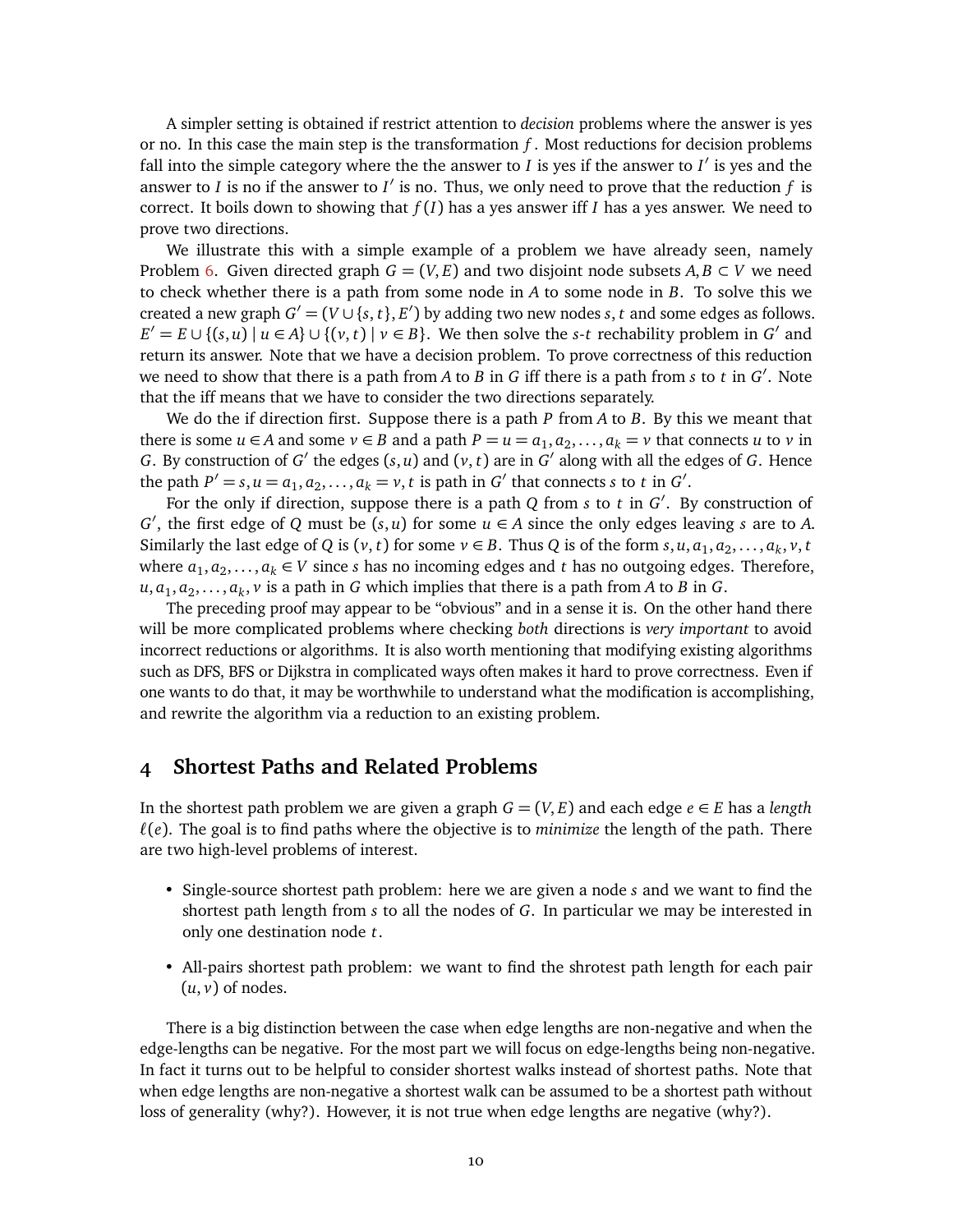A key lemma on shortest paths is the following.

**Lemma 4.1.** Let  $G = (V, E)$  be a graph with edge lengths. Suppose  $P = v_1, v_2, \ldots, v_k$  is a shortest  $path/walk from v_1 to v_k$ . Then for any  $1 \le i \le j \le k$  the path/walk  $v_i, v_{i+1}, \ldots, v_j$  is a shortest *path/walk from v<sup>i</sup> to v<sup>j</sup> .*

However, the following lemma is true only if the edge lengths are non-negative.

**Lemma 4.2.** Let  $G = (V, E)$  be a graph with non-negative edge lengths. Suppose  $P = v_1, v_2, \ldots, v_k$ *is a shortest path/walk from*  $v_1$  *to*  $v_k$ . Then for any  $1 \leq i \leq j \leq k$  the length of the path/walk  $v_i$ ,  $v_{i+1}$ ,...,  $v_j$  is no more than the length of P.

<span id="page-10-0"></span>**Corollary 4.3.** Let  $G = (V, E)$  be a graph and let *s* be any node. Let  $s = v_1, v_2, \ldots, v_n$  be a sorting *of nodes of V in increasing order of distance from s (ties broken arbitrarily). Then for each i >* 1 *there is a shortest path from s to*  $v_i$  *such that all the intermediate nodes are from*  $\{v_2, \ldots, v_{i-1}\}$ *.* 

Note that the preceding lemma is *false* if edges can have negative lengths!

#### **4.1 Single-source Shortest Paths**

First we consider the case of non-negative lengths. As we know BFS can be used to find shortest path lengths in both undirected and directed graphs in linear time where the assumption is that each edge has length 1. The key property that BFS exploits is Corollary  $4.3$ . It inductively finds nodes in layers 0 to *i* − 1 and then finds nodes in layer *i* by simply considering nodes adjacent to layer *i* − 1 that are not in layers 0 to *i* − 1. In other words it finds nodes of *G* in increasing order of distance from the start node.

Dijkstra's algorithm can be seen as an efficient implementation on BFS in a graph obtained by adding dummy nodes on each edge of length  $\ell(e)$  to make all edge lenghts equal to 1. Alternatively, Dijkstra's algorithm is finding nodes in increasing order of distance from *s* by exploiting Corollary [4.3.](#page-10-0) Some books consider Dijkstra's algorithm a *greedy* algorithm. I strongly disagree. What is important in an algorithm is not its final description but how it was derived and how one proves its correctness. We do not think of BFS as a greedy algorithm but there is essentially no difference in the principles that help us understand BFS and Dijkstra's algorithm.

Important things to remember about single-source shortest path computation using BFS or Dijkstra's algorithm.

- Shortest path algorithms in undirected graphs when edges have non-negative lengths can be reduced to shortes path problem in directed graphs via the bi-directed graph. Nevertheless, it is useful to keep in mind that undirected graphs and directed graphs can behave differently.
- BFS returns a shortest path tree rooted at *s* in  $O(n + m)$  time. Note that a shortest path tree is a compact representation of all shortest paths from *s*.
- Dijkstra's algorithm gives shortest path tree rooted at *s* in  $O((n + m) \log n)$  time using standard priority queues and in  $O(n \log n + m)$  time using Fibonacci heaps.
- Shortest paths *to s* can be obtained by reversing the graph.
- Triangle inequality:  $d(u, v) + d(v, w) \ge d(u, w)$  for  $u, v, w \in V$ .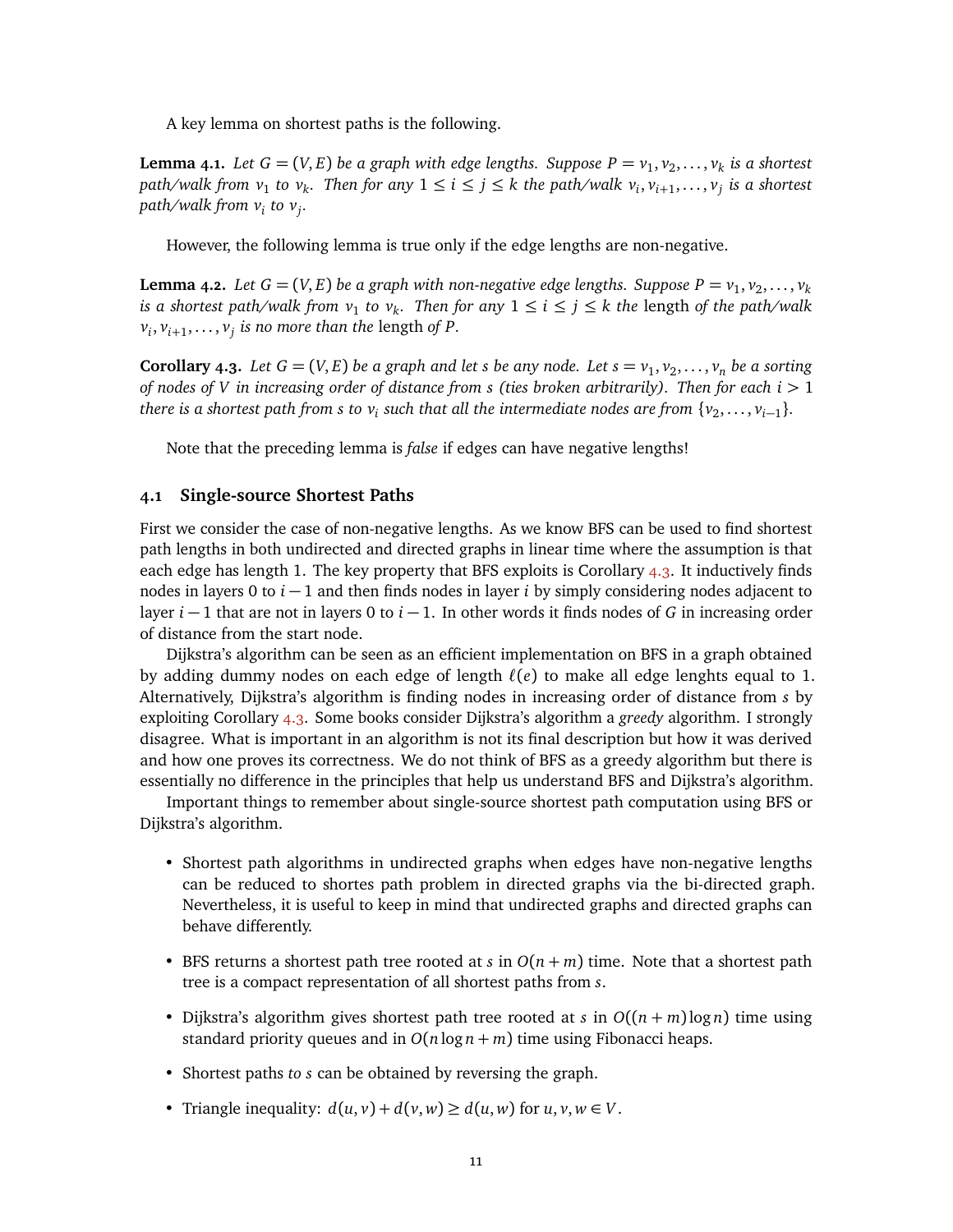Here are few questions to help you think about shortest paths.

**Question 21.** *Suppose we want to find a shortest s-t path where the goal is to minimize the*  $L_2$ *norm of the edge lengths on the path. That is, given a path P with edges e*<sup>1</sup> , *e*<sup>2</sup> , . . . , *e<sup>k</sup> the L*<sup>2</sup> *norm* is  $\sqrt{\sum_{i=1}^k \ell(e_i)^2}.$  What about  $L_p$  norm for some  $p>0$  defined as  $(\sum_{i=1}^k \ell(e_i)^p)^{1/p}$ ? Note that the *regular shortest path problem is to find the L*<sup>1</sup> *norm of the edge lengths.*

A question related to the above is the following. The  $L_{\infty}$  norm of the edge lengths of the path can be seen to be the maximum edge length in the path. Typically it is called the *bottleneck* length of a path. Formally the bottleneck length of a path *P* is max<sub>*e*∈*P*</sub>  $\ell$ (*e*).

**Question 22.** *Adapt Dijkstra's algorithm to find the bottleneck shortest path distance from s to all the nodes of G.*

**Question 23.** *Given a directed graph G with non-negative edge lengths, using the layering technique find a shortest path from s to t among all paths with at most k edges.*

#### **4.1.1 Negative edge-lengths**

Negative edge-lengths are more complicated to deal with because the principles that drive BFS and Dijkstra's algorithm no longer hold. An important issue here is that if *G* has negative length cycle then the shortest walk length from *s* to *t* can be −∞ because the walk can go around the cycle arbitrarily many times. One can of course for the shortest path intead of asking for a shortest walk. However, finding the shortest *s*-*t* simple path in a graph with negative edge lengths is equivalent to asking for the longest *s*-*t* simple path in a graph with non-negative edge lengths and the latter problem is NP-Hard (equivalent to the Hamiltonian Path/Cycle problems that we will see later). Thus we settle for the following.

<span id="page-11-0"></span>**Problem 10.** *Given a directed graph*  $G = (V, E)$  *with potentially negative lengths and nodes s, t, find the length of the shortest walk from s to t if it is finite, or report that it is* −∞ *and find a negative length cycle in G.*

Implicit in the preceding problem is the following: the shortest *s*-*t* walk length in *G* is  $-\infty$ only if there is a negative length cycle in *G*. Prove this fact.

**Remark 4.4.** *Note that there can be a negative length cycle in G that is not rechable from s or reach t. To detect a negative length cycle in G we can add new node s* 0 *to the graph and connect it via directed edges to all the nodes in V (and assign edge length* 0 *to each of these edges). Call this new* graph *G'*. Computing shortest walk lengths from s' in G' helps detect negative length cycles in G.

**Remark 4.5.** *Unlike the case of non-negative lengths, the problem of finding shortest walks with negative lengths in undirected graphs* cannot *be reduced to the corresponding problem in directed graphs via the bi-directed graph (why?). One needs more advanced techniques related to minimum cost perfect matchings which is beyond the scope of these notes.*

We saw in lecture that Problem [10](#page-11-0) can be solved in directed graphs via the Bellman-Ford algorithm in *O*(*mn*) time. There are two ways to understand Bellman-Ford. One is via dynamic programming. The other is via the layering technique. They are essentially the same but some prefer one to the other. The essential idea is that layering or DP can solve the following problem.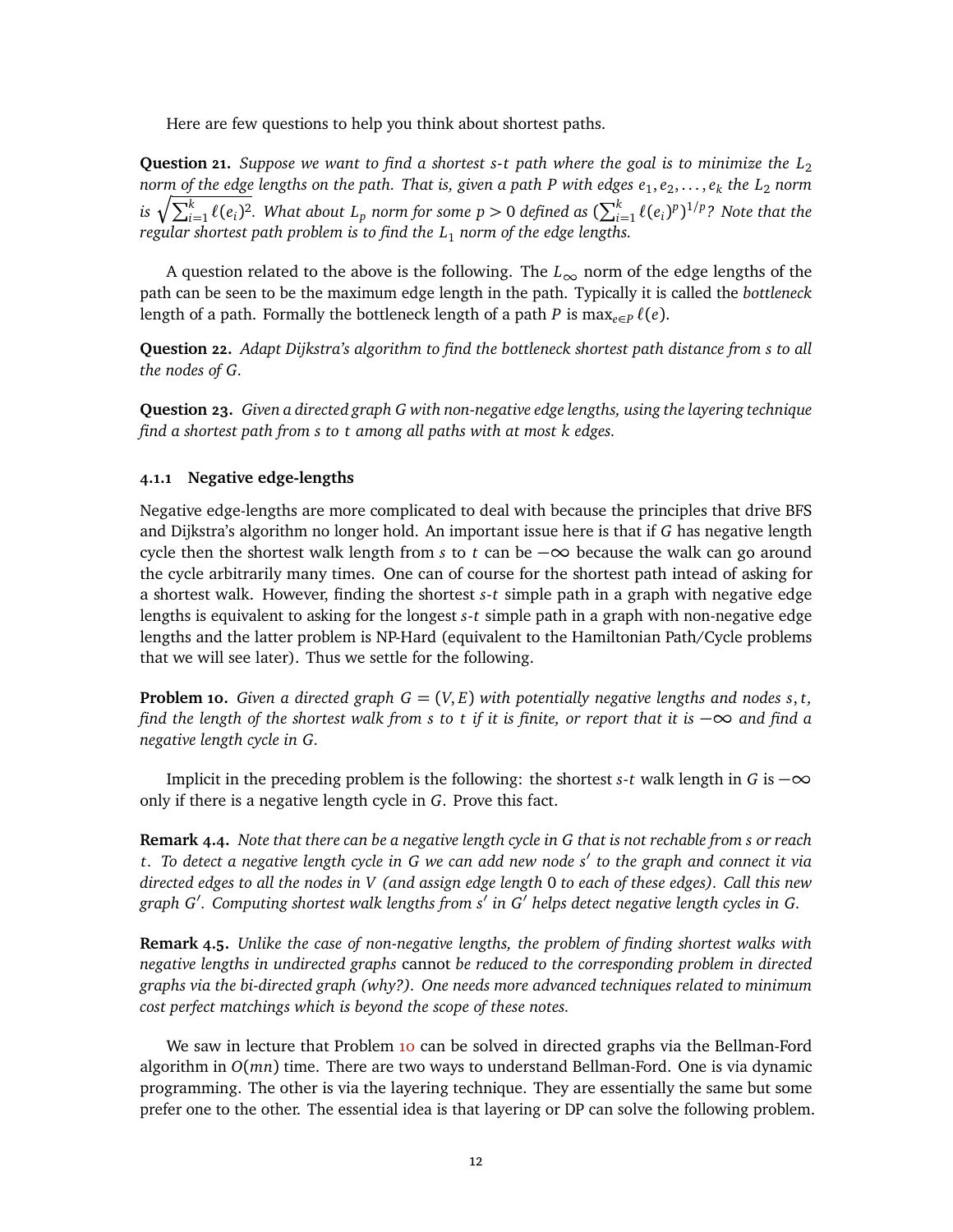**Lemma 4.6.** *Given a directed graph G with potentially negative length edges there is an algorithm that runs in O*(*mk*) *time and finds the shortest walk length from s to t for all t* ∈ *V where the walks are constrained to have at most k edges.*

The space requirement is  $O(m)$  even though the natural DP or the layering require  $O(mk)$ space — one can see this as improving the space for DP.

The second observation which is useful is the following.

**Lemma 4.7.** *If there is a negative length cycle reachable from s in G then there is some node*  $v \in V$ such that dist(s, v, n) < dist(s, v, n  $-1$ ) where dist(s, v, i) is the shortest walk length from s to v with *at most i edges.*

The preceding two lemmas lead to the Bellman-Ford algorithm that we covered in lecture.

**Question 24.** *Describe how to modify the standard Bellman-Ford algorithm to compute a negative length cycle (and not just detect its existence) if there is one.*

#### **4.1.2 Shortest paths in DAGs**

As we saw DAGs are very relevant in understanding directed graphs. Since DAGs have no cycles shortest path distances are well-defined even when the graph has negative lengths. Thus, in DAGs, we can also compute longest simple paths. Also, using topological sort we can compute the shortest path distances in linear time. One can view this algorithm as a dynamic programming algorithm.

**Lemma 4.8.** *Given a DAG*  $G = (V, E)$  *with arbitrary edge lengths and a node*  $s \in V$ *, one can find a shortest path tree rooted at s in O*(*m* + *n*) *time.*

This algorithm has a number of applications in dynamic programming as we will see in a later section.

#### **4.1.3 Local improvement algorithms**

We have seen algorithms for shortest path problems that are built upon structural understanding of distance properties in graphs. There is another approach to finding shortest paths which is based on a local improvement step. Here we focus on directed graphs and also assume without loss of generality that *s* can reach all the nodes in *V*. To motivate the algorithms here, consider the following problem. Suppose we are told that a tree *T* rooted at *s* is a shortest path tree in *G*. How do we verify that this is true? Of course we can compute the shortest path distances from *s* using one of our favorite algorithms and then check if the distances are indeed the same as the ones given by *T*. Can we do better? Indeed there is a linear time algorithm and it is based on the following lemma.

**Lemma 4.9.** *Given an edge-weighted directed graph G* = (*V*, *E*) *and a node s let T be a spanning directed out-tree rooted at s. Let d<sup>T</sup>* (*s*, *v*) *be the shortest path distance from s to v in T. T is a* shortest path tree in G iff there is no edge  $(u, v) \in E$  such that  $d_T(s, v) > d_T(s, u) + \ell(u, v)$ .

It is clear that *T* is not a shortest path tree if there is an edge  $(u, v)$  such that  $d_T(s, v)$  >  $d_T(s,u) + \ell(u,v)$ . The lemma says that one can always find such an edge if  $T$  is not a shortest path tree. Assuming the lemma there is a simple *O*(*m*) time algorithm to check whether *T* is a shortest path tree. Note that we have not assumed that edge lengths are non-negative.

We now prove the lemma which is not so obvious.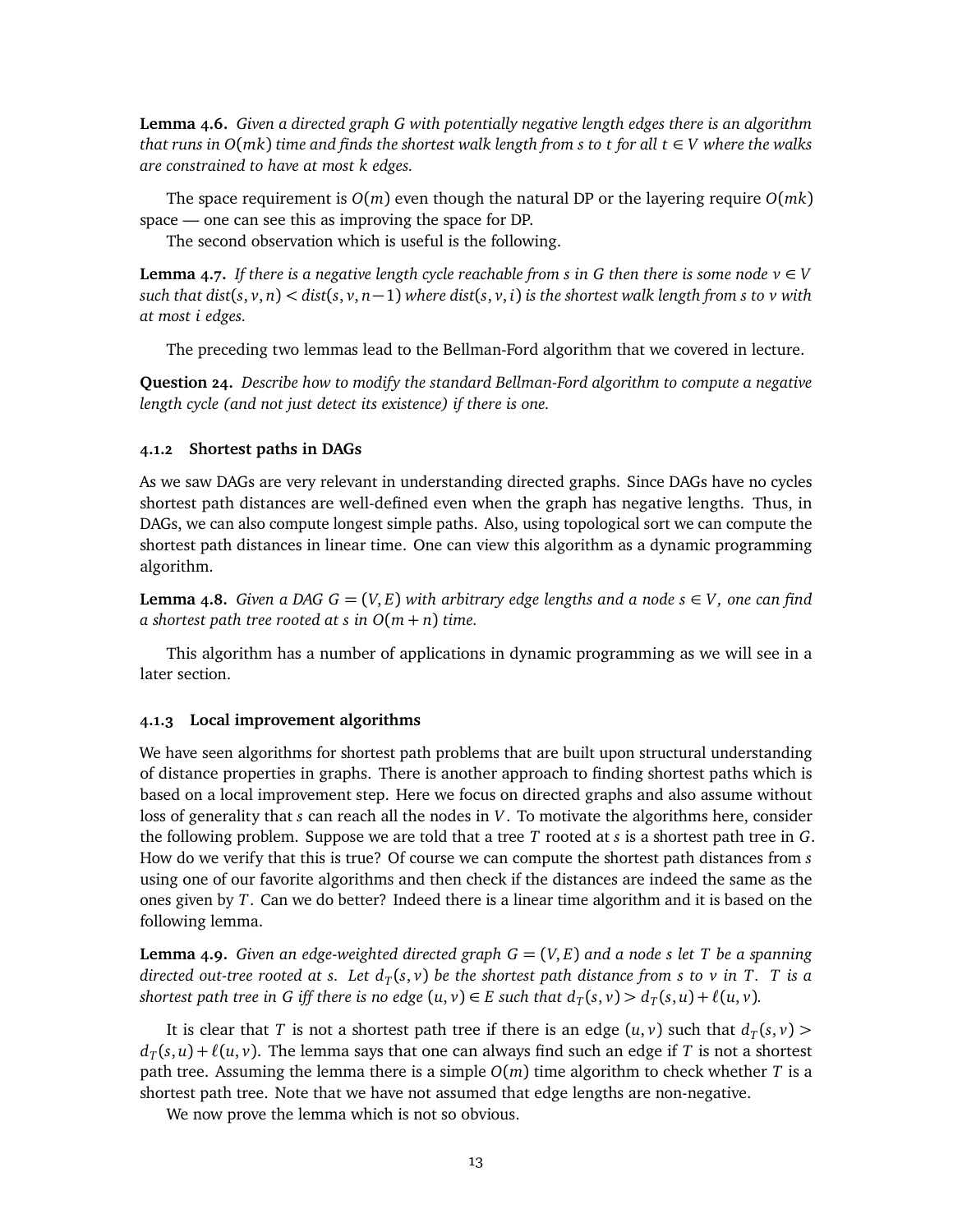**Proof:** Suppose *T* is not a shortest path tree. This implies that there is some node *v* such that  $d_T(s, v) > d_G(s, v)$  where  $d_G(s, v)$  is the true shortest path distance. Among all such nodes *v* choose the one  $v^*$  whose shortest path from *s* has the fewest number of edges. Let  $k$  be the number of edges in this shortest path *P* from *s* to  $v^*$ .  $P = s = u_1, u_2, u_2, \ldots, u_{k-1}, v$ . Note that  $P' = s, u_2, \ldots, u_{k-1}$  is a shortest path from *s* to  $u_{k-1}$ . By choice of  $v^*$  it must be the case that  $d_T(s, u_{k-1}) = d_G(s, u_{k-1})$ . We claim that  $(u_{k-1}, v^*)$  is an edge that witnesses the fact that *T* is not a shortest path tree. To see this we note that

$$
d_T(s, v^*) > d_G(s, v^*) = d_G(s, u_{k-1}) + \ell(u_{k-1}, v^*) = d_T(s, u_{k-1}) + \ell(u_{k-1}, v^*).
$$

The implication of the preceding lemma is that if we start with an arbitrary tree *T* as the shortest path tree then we can either realize that it is a valid shortest path tree or find an edge  $(u, v)$  to "improve" it. If *T* is not valid, we can change it by removing the edge into *v* in *T* and adding  $(u, v)$  to T. This decreases the distance to v and potentially other nodes. It not so obvious that repeated improvements would lead to a correct tree in a short amount of time. It turns out that with some care one can indeed achieve this. Jeff's notes explore this as a generic strategy for shortest path problems. In his terminology, an edge is *tense* if it violates the current distances (according to *T*). He refers to the improvement operation as a *relax* operation. One can interpret Dijkstra's algorithm and Bellman-Ford algorithm and many others in this local-improvement framework. However, I believe that understanding the principles that lead to the design of algorithms for shortest path algorithms for non-negative lengths and for negative lengths is important and it is actually helpful to think about them separately.

#### **4.2 All-pairs Shortest Paths**

In the all-pairs shorest path problem (APSP for short) we want to compute  $d_G(u, v)$  for each pair of nodes  $(u, v)$ . We can do this by running the single-source algorithm *n* times, one from each of the nodes of *G*. If edges have non-negative lengths then running Dijkstra's algorithm *n* times give us an algorithm with running time *O*(*n* 2 log *n*+ *mn*). Improving this run-time for APSP is a major open problem. If all edge lengths are 1 we can run BFS *n* times to obtain a run time of *O*(*mn*). One can beat this run time for dense graphs by using fast matrix multiplication, however the resulting algorithm is not very practical. Nevertheless, it is a striking theoretical improvement.

When *G* has negative-length edges we already saw that Bellman-Ford can detect whether there is a negative length cycle in *O*(*mn*) time. Suppose *G* has no negative length cycle. Then APSP is well-defined. However, running Bellman-Ford *n* times would result in a running time of *O*(*mn*<sup>2</sup> ). There is a clever trick to reduce this to *O*(*mn*). This is called Johnson's algorithm and you can read Jeff's notes for this. The trick is to do one Bellman-Ford from a single node *s* in *O*(*mn*) time and then use the distances computed from *s* as *potentials* (since *G* has no negative length cycles). The potentials can be used to reduce the problem to a graph with non-negative edge lengths via the notion of reduced costs/lengths.

Finally, there is a very different algorithm for APSP called the Flloyd-Warshall algorithm which is based on a clever dynamic programming idea. This algorithm runs in  $O(n^3)$  time irrespective of the number of edges. We discussed this is lecture. Although the running time is not better than *O*(*mn*) the DP idea behind this algorithm is quite useful and finds other applications. In particular one can derive an algorithm to convert an NFA to a regular expression.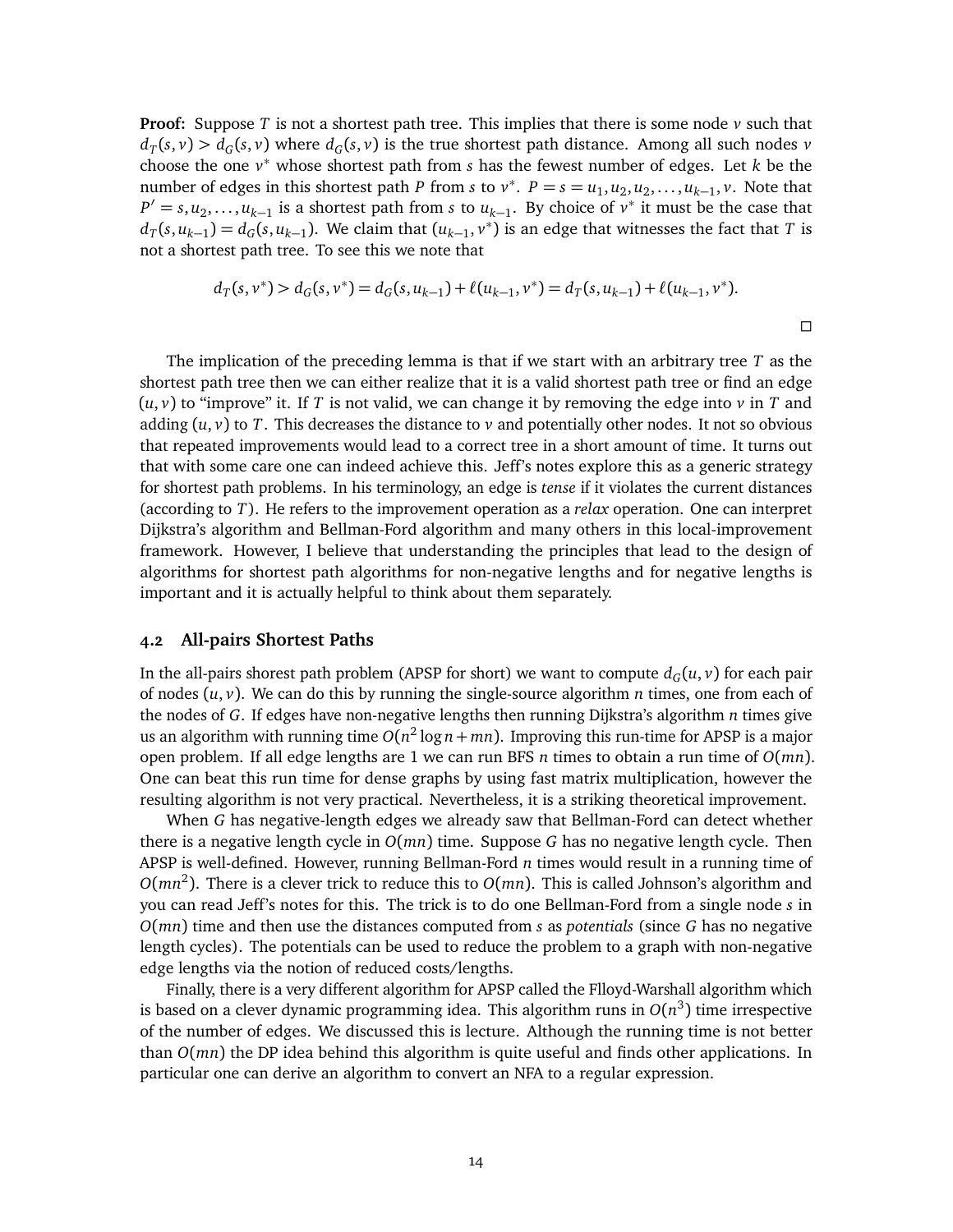### **5 DAGs and Dynamic Programming**

There is a close connection between DAGs and dynamic programming. We explain this connection here.

Recall that every DAG has a topological sort. Without loss of generality let  $v_1,v_2,\ldots,v_n$  be a topological sort of a DAG  $G = (V, E)$ . If we want to find shortest paths from  $s = v_1$  we have the following recurrence with base case  $d(s, v_1) = 0$ :

$$
d(s, v_i) = \min_{j < i, (v_j, v_i) \in E} d(s, v_j) + \ell(v_j, v_i).
$$

With appropriate memoization you see that all the distances from *s* can be computed in  $O(n+m)$  time. We can also see Bellman-Ford algorithm as computing shortest paths in a DAG since the layered graph is in fact a DAG. Thus, DP can be used to solve shortest path problmes in DAGs and also general graphs.

**DAGs in DP:** What about the reverse connection? Why are DAGs useful in DP? To see this we consider a recursive program/algorithm  $\mathcal{A}()$ . Suppose we run  $\mathcal{A}(I)$  on some instance *I*. What happens? The execution of  $\mathcal{A}(I)$  generates a recursion *tree T* where each node in the tree corresponds to a subproblem *I'* and the leaves correspond to base cases. In divide-andconquer type recursions the subproblems in the tree *T* are all different and there is no value in memoization. However, as we saw in dynamic programming, there are many interesting recursive programs/algorithms where the same sub-problem *I'* is generated many times in the tree *T*. This can lead to a tree *T* whose size is exponential in the size of the initial input *I* even though the number of *distinct* sub-problems is only polynomial in the size of *I*. In those case we can memoize the recursion to avoid recomputing the same problem again and again and we will obtain a polynomial-time algorithm. This is the essence of DP.

Let us examine  $\mathscr{A}(I)$  and say  $I_1 = I, I_2, \ldots, I_m$  are the *distinct* sub-problems that are generated in the tree *T*. We can crate a DAG *G*(*I*) as follows. Create a node *v<sup>i</sup>* for each *I<sup>i</sup>* . Therefore the number of nodes in this graph is *m.*  $\mathcal{A}(I_i)$  generates some subproblems, say,  $I_{j_1}, I_{j_2}, \ldots, I_{j_h}$  and these will be its children in the recursion tree  $T$ . In other words  $I_i$  *depends* on calls to  $I_{j_1}, \ldots, I_{j_h}.$ We can encode this dependence by adding directed edges  $(v_{j_1}, v_i), (v_{j_2}, v_i), \ldots, (v_{j_h}, v_i)$  to  $G(I)$ . Thus, we end up with a directed graph.

#### **Claim 3.** *G*(*I*) *is a DAG.*

Why is the claim true? If *G*(*I*) is not a DAG then there is circular dependency in the recursion and  $\mathcal{A}(I)$  would not terminate! Now we know that  $G(I)$  is a DAG we can do a topological sort of *G*(*I*) and we observe that *any* topological sort gives us a way to order the evaluation of the  $\mathop{\mathsf{sub}}$ -problems such that a subproblem  $I_i$  is evaluated only after all of the subproblems it depends on are already evaluated. Thus, if we draw the dependency graph for the sub-problems in a recursive algorithm we can *automate* the evaluation order by doing a topological sort. However, in DP we insist on explicitly specifying an evaluation order. This is mainly to make sure that we understand the structure of the specific problem at hand and can optimize for time and space using data structures.

Perhaps another advantage of the connection between DAGs and DP is that for some problems it is possible to reduce the problem directly to a shortest path computation in a DAG (or simply a reachability computation). This way of thinking is helpful and/or is natural for some. For instance the layering approach to solve Problems [9](#page-7-0) and [10](#page-11-0) does not explicitly refer to DP although